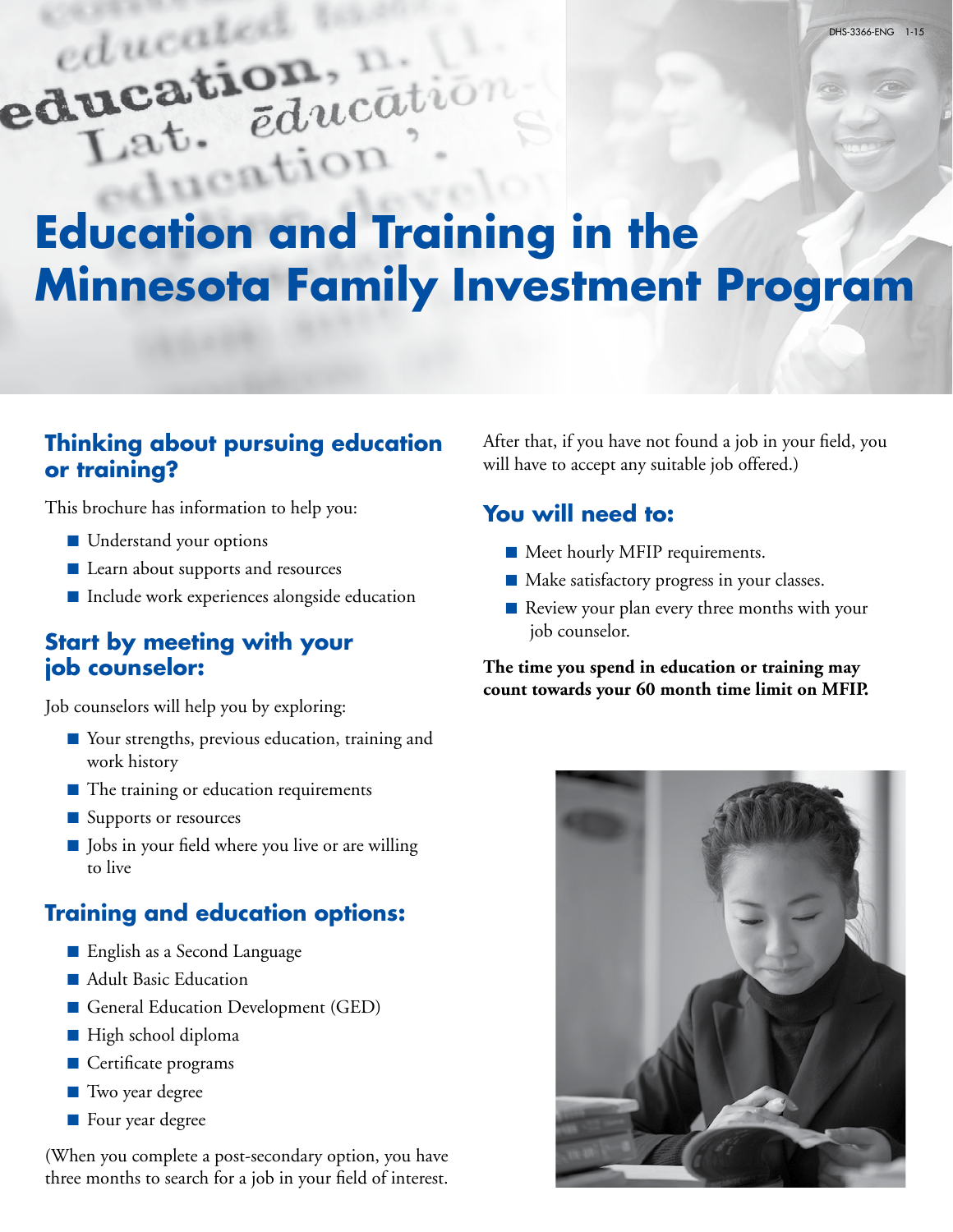# **What your plan will include:**

- Education and job goals
- Class and study time
- Dates for completing your program
- Paperwork you need to turn in
- Support services you will receive
- Any additional activities

#### **Activities you may combine with education:**

- **Work study** (jobs that are part of financial aid available to some students do not count against your cash grant.)
- **Internships** (paid and unpaid)
- **Job search**
- 



### **Post-Secondary training and education resources to look into:**

- Financial Aid and Scholarships
- Attorney General http://www.ag.state.mn.us/Brochures/ pubForProfitColleges.pd
- Student Loan Assistance Scams http://www.ag.state.mn.us/Brochures/ pubBewareofStudentLoanAssistanceScams2014.pdf
- Student Loans http://www.ag.state.mn.us/Consumer/Publications/ StudentLoans.asp
- Tutoring
- Disability services
- Volunteering opportunities
- Culturally specific counselors
- Student organizations
- Student Parenting Support Centers

# **If you have questions**

For questions about MFIP education and training, contact the human services office in your county.

For TTY service, call the Minnesota Relay at 711 or 800-627-3529 and ask them to call your county human services office. For the Speech-to-Speech Relay, call 877-627-3848.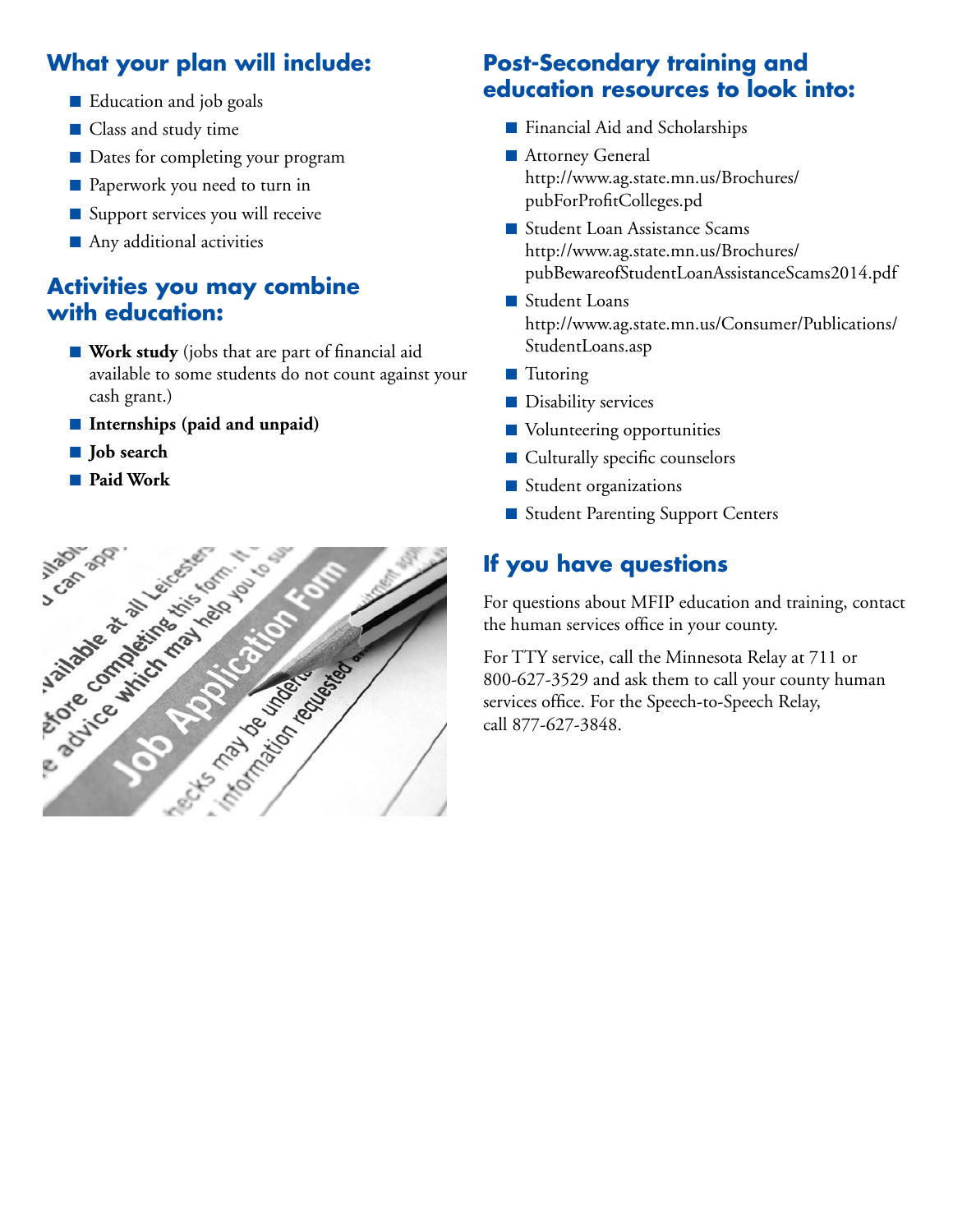# **Discrimination is against the law.**

You have the right to file a complaint if you believe you were treated in a discriminatory way by a human services agency. You can contact any of the following agencies directly to file a civil rights complaint.

#### The **Minnesota Department of Human Services, Equal Opportunity and Access**

**Division,** prohibits discrimination in its programs because of race, color, national origin, creed, religion, sexual orientation, public assistance status, age, disability or sex. Contact the Equal Opportunity and Access Division directly:

> Minnesota Department of Human Services Equal Opportunity and Access Division P.O. Box 64997 St. Paul, MN 55164-0997 651-431-3040 (voice) or use your preferred relay service

#### The **Minnesota Department of Human**

**Rights** prohibits discrimination in public services programs because of race, color, creed, religion, national origin, disability, sex, sexual orientation, or public assistance status. Contact the Minnesota Department of Human Rights directly:

> Minnesota Department of Human Rights Freeman Building, 625 North Robert Street St. Paul, MN 55155 651-539-1100 (voice) 800-657-3704 (toll free) 711 or 800-627-3529 (MN Relay)

#### The **U.S. Department of Health and Human Services' Office for Civil Rights** prohibits

discrimination in its programs because of race, color, national origin, age, disability and in some cases religion and sex. Contact the federal agency directly:

> U.S. Department of Health and Human Services Office for Civil Rights, Region V 233 North Michigan Avenue, Suite 240 Chicago, IL 60601 312-886-2359 (voice) 800-368-1019 (toll free) 800-537-7697 (TTY)

#### The **U.S. Department of Agriculture** prohibits

discrimination against its customers, employees, and applicants for employment on the bases of race, color, national origin, age, disability, sex, gender identity, religion, reprisal, and where applicable, political beliefs, marital status, familial or parental status, sexual orientation, or all or part of an individual's income is derived from any public assistance program, or protected genetic information in employment or in any program or activity conducted or funded by the Department. (Not all prohibited bases will apply to all programs and/or employment activities.)

If you wish to file a Civil Rights program complaint of discrimination, complete the **USDA Program Discrimination Complaint Form**, found online at http://www.ascr.usda.gov/complaint\_filing\_cust.html, or at any USDA office, or call 866-632-9992 to request the form. You may also write a letter containing all of the information requested in the form. Send your completed complaint form or letter to us by mail at U.S. Department of Agriculture, Director, Office of Adjudication, 1400 Independence Avenue, S.W., Washington, D.C. 20250- 9410, by fax 202-690-7442 or email at program.intake@ usda.gov.

Individuals who are deaf, hard of hearing or have speech disabilities may contact USDA through the Federal Relay Service at 800-877-8339; or 800-845-6136 (Spanish).

For any other information dealing with Supplemental Nutrition Assistance Program (SNAP) issues, persons should either contact the USDA SNAP Hotline Number at 800-221-5689, which is also in Spanish or call the **State Information/Hotline Numbers** (click the link for a listing of hotline numbers by State); found online at http://www.fns.usda.gov/snap/contact\_info/hotlines.htm.

USDA is an equal opportunity provider and employer.

CB2 (1-15)